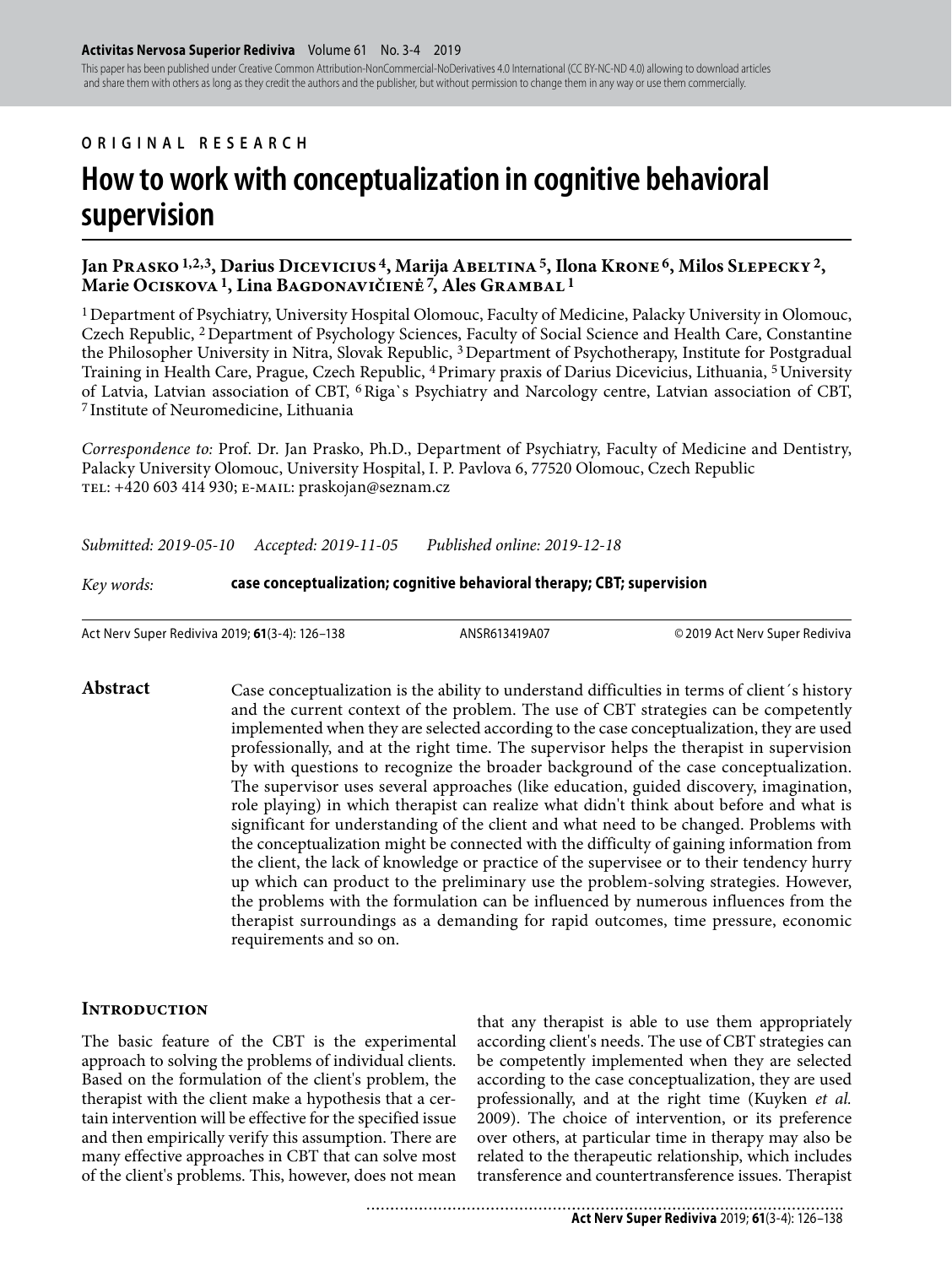must be aware of this impact or learn it in supervision. (Linehan & Kehreer 1993, Beck *et al.* 2004, Newman & Beck 2009).

Supervision in the cognitive behavioural therapy is one of the most important parts in the process of "making" a cognitive behavioural therapist. The goal of supervisor's efforts is not only to support the supervisee and promote therapist´s professional development, but also to help understand a particular client, context where problems developed and maintain, relationship between them and processes going on in the therapy. Supervision should start / include case conceptualisation, because on our understanding of the particular client, therapeutic relationship, therapy process, depends the choice of strategies and supervisee's capabilities to implement them, later in the therapy monitor the therapy progress and change if needed. Novice therapists often come into supervision asking for useful strategies ("What should I do next?"). But during supervision turns out they do not enough understand what is happening to the client in one's context and overall in therapy, why some interventions needed, because they have not developed link between case conceptualisation, interventions and therapeutic relationship and progress monitoring. However, during the session, they usually start more understand that they actually need to focus on a proper conceptualization first what was lacked earlier.

One of the clearest examples of clinical empiricism is the formulation of a case as a set of hypotheses (Beck *et al.* 1979, Kuyken *et al.* 2009), which are then tested and revised if a new information emerges that rejects some of the hypotheses. Just as the therapist maps and discusses with the client the formulation of their problems in the current functioning (cross-section case formulation), as well as their understanding how the problem is related to the client's development since childhood (case formulation). During discussion, the supervisor helps the supervisee by using questions to understand the broader context of the case conceptualization and its impact on therapy. To explore the broader context, the supervisor uses guided discovery and other methods (cognitive restructuration, experiments, imagery etc.) to reach supervisee's cognitive and behavioural shift and to create place to reflect deeply on his / her understanding of the client and if necessary, fundamentally change what is needed. This is a delicate work because it cannot substitute the therapist's personal therapy or other strategies for development (self-reflection exercises, groups therapy), but it is often necessary to link the current lack of understanding and behavioral patterns with the therapist's personal history.

#### **What is important when supervising the case conceptualization**

Case conceptualization is the ability to understand problems and symptoms in terms of client´s history and the current context of the problem. This skill is based on the theoretical approach but its development is only possible through the practice with clients, reflective process and can be deepened by systematic supervision (Armstrong & Freeston 2003). Good conceptualization comes from understanding the scientific basis of treatment approach. A competent CBT therapist has sufficient knowledge of the scientific foundations of cognitive theory of mental disorders, but is also aware of the limitations of current scientific knowledge (Clark *et al.* 1999). It is important for him to know the latest developments in CBT, both in research and application, to be able to work with schemas, behavioral experiments, imagery, traumatic experiences and emotions from childhood, mindfulness-based topics, or meta-cognitions. The therapists also look at their own work, which is similar to the scientific investigation, with healthy scepticism. Every case management consists of assessment on which we base our case conceptualisation, hypothesis about client, and our choice of intervention and later analysis of results (assessment again). Such sequence helps to guide therapy correctly. CBT conceptualisation (formulation) includes cognitive, behavioural and functional analysis – mapping present symptoms and problems in categories of antecedents, cognitions (automatic thoughts, core and conditional beliefs), emotions, behaviour, body responses, consequences, and interpersonal contexts related to current problems.

In supervision, the supervisor is interested in how therapists understand client in terms of the crosssectional conceptualization - what problems the client has, when they appear, how they look, how often, with whom they appear and with whom not, what modulates their occurrence and severity, what short- and longterm consequences they have, and how they function in clients' lives, or to what extent they affect its functioning at work, in relationships and in lifestyle. It is also important to understand why the client came to the therapy in the current life situation. The supervisor explores how much the therapist understands the vicious circle maintenance of the client's problems and the context in which the problems occur. Another goal of supervision is to find out or help the therapist to understand how the client's life story is contributing to current problems. This includes understanding of predisposing factors, including formative factors from childhood, adolescence and adulthood, precipitating and sustaining factors of problems (Table 1).

It is important to understand that case conceptualisation is a dynamic process and constant change is normal and beneficial. We use case conceptualisation



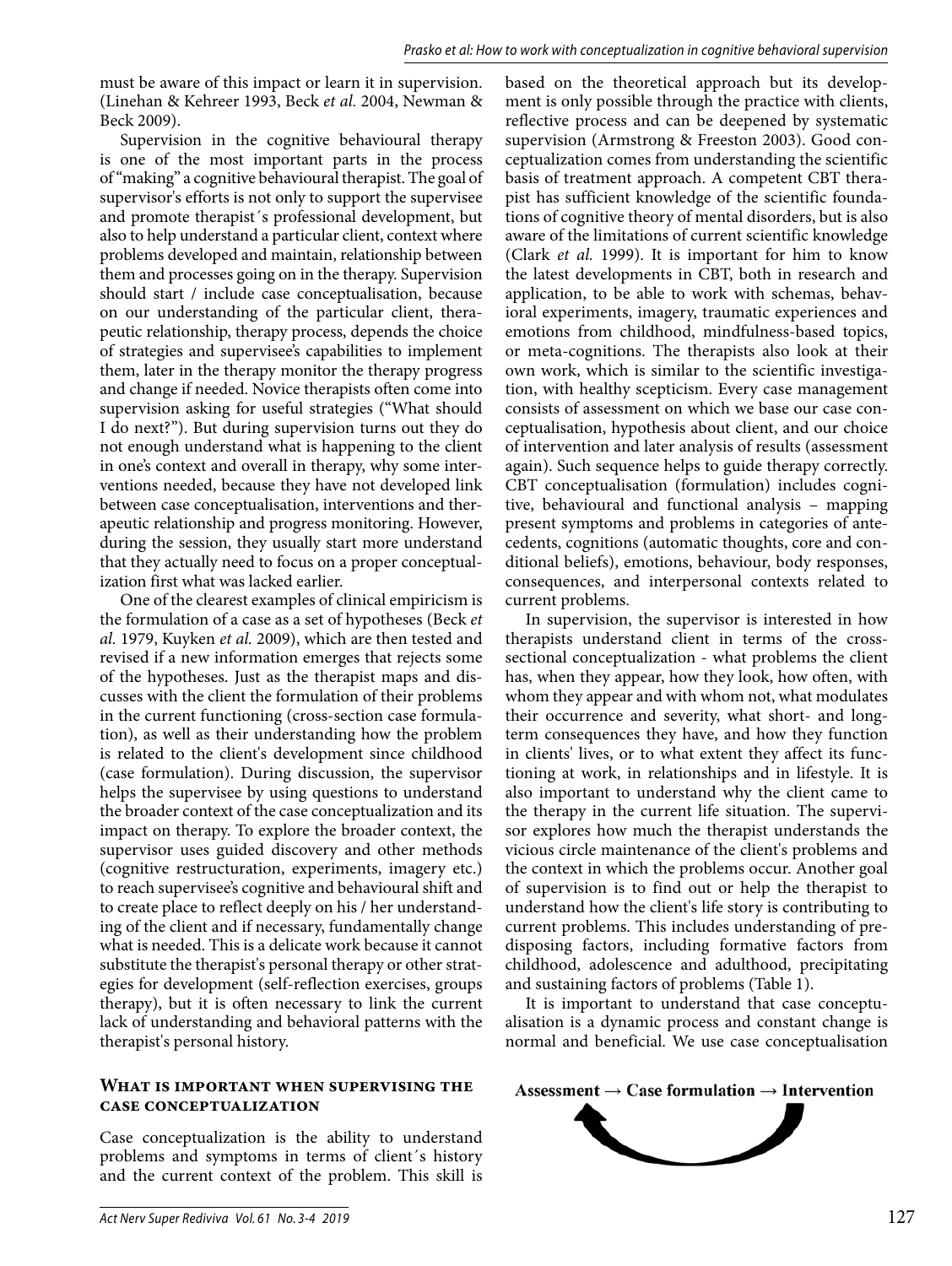#### **Tab. 1.** Important components of case formulation

- Predisposition factors
- Childhood experiences and their current representation (schemas, beliefs)
- Core beliefs and conditional rules
- Precipitant factors
- Automatic thoughts and vicious circle of client's problems
- Consequences
- Cognitive analysis
- Functional analysis
- Obtaining a comprehensive problem lists
- Psychological/psychiatric disorders and symptoms
- Medical disorders and symptoms
- Interpersonal problems
- Work problems
- Finances
- Housing
- Legal issues
- Leisure
- Heath care difficulties
- Disability pension (acquisition / retention)
- List of agreed therapy goals (goals of clients and therapist can be different and can hider therapy a lot)
- Behavioural strategies overused and underused by the client
	- Suicidal and self-harming behavioral patterns
	- Behavioural patterns interfering therapy
- Maintaining factors
- Life quality interfering factors
- Therapeutic relationship features (problematic and helping)
- Biological factors (temperament etc)
- Other important context (like environment)

and progress monitoring to guide cognitive-behavioural therapy.

Constant testing hypotheses, assessing results (monitoring progress) and reconceptualization helps to guide therapy, deal with problematic behaviour during treatment, non-responsive clients, therapy failure – case conceptualisation guided CBT. Same concept is applicable in supervision. To enhance constant dynamic conceptualisation skill the supervisor helps to create bridge between previous sessions conceptualisation parts (what new things emerged in our understanding of the case?).

#### **Typical problems in case conceptualizing**

Problems with the case formulation may be related to the difficulty of assessing the client, the lack of knowledge or experience of the therapist or to his/her tendency hurry up which can result to the preliminary search for a problem-solving strategy. However, the problems with the case formulation can be influenced by many factors from the therapist context as a demand for quick results, time pressure, financial requirements, and also avoidance of difficult themes for the therapist like rape, death of child and so on. Also, the conceptualization is sometimes neglected when the therapist wants to have clients supervised as soon as possible to complete the training requirements and comes unprepared

for the supervision. In this case, the supervision should not take place because it is suboptimal use of supervisor and therapist time. In that case, an emphatic confrontation and limit setting are appropriate strategies. A wellestablished agreement between the supervisor and the supervisee on how to prepare for the supervisory meeting can prevent this problem. The contract should include working methods as well as basic rules, requirements for supervision preparation, place and number of sessions agreed upon by the participants, or when and how the sessions will be evaluated. This agreement helps to create safe space for collaborative supervisory work (Table 2).

#### *Problems related to the difficulty of obtaining information from clients*

Assessment is core stone to create case conceptualisation and change it during therapy process to guide therapy appropriate. Important to remember because of factors mentioned below conceptualisation is a dynamic process which is constantly developing by information emerging. Assessing clients may be sometimes challenging. The client may dissociate part of their problems, not realize their emotions or thoughts, downplay the importance of certain events or contexts for themselves or for the therapist. A cognitive deficit, problem with speech expression, hearing, different native language, or caused by the pathological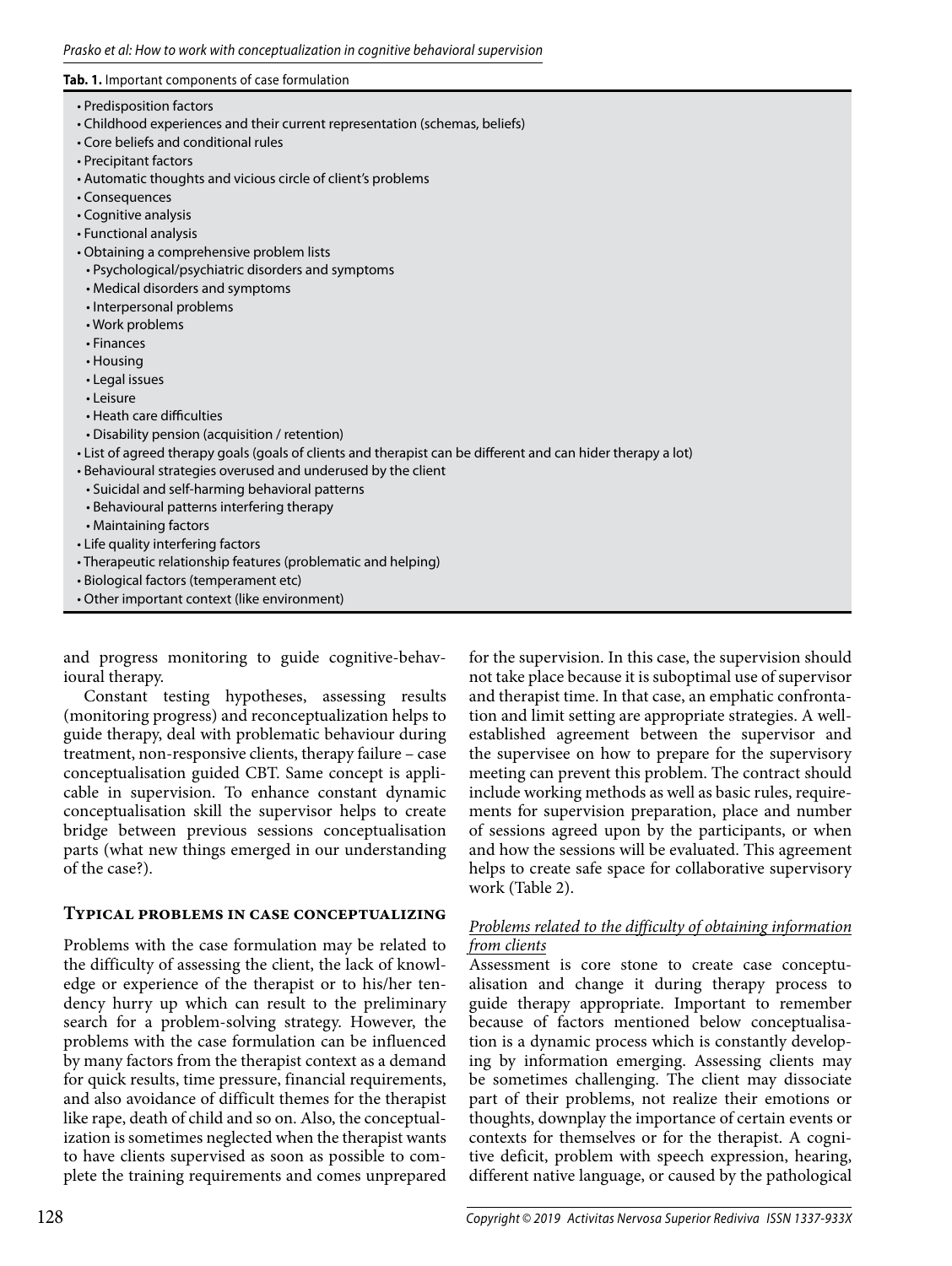#### **Tab. 2.** Important items of the supervision agreement

- Confidentiality
- Supervision goals
- Working methods
- Ethical aspects
- Preparing for supervision
- Timing of supervision
- Home exercise
- Supervision fee
- Original supervision contract (therapist expectation)
- Assessment and evaluation
- Supervision and supervisory process (if work longer) **progress monitoring**
- Supervision limits
- Covering supervision

process can limit the of getting appropriate information too. Clients may also be ashamed of some facts, afraid of stigmatization, or want to be seen by a therapist in a better light. These problems lead to an underdeveloped conceptualization that lacks the foundation stones necessary for sufficient understanding of the issues. The initial stage of the therapy sometimes focuses on increasing the client's motivation to undergo treatment and the conceptualization part often insufficient. In these cases, the supervision can focus on finding ways to complement the conceptualization puzzle within possible limits, discussing hypotheses about possible explanations of some observations and possibilities of testing these hypotheses.

#### *Problems related to lack of knowledge or experience of the supervisee*

Beginner therapists experience problems with conceptualization are the most often. The supervisee needs to learn the basic understanding of the client, the analysis of their problems within a given time framework, behavioral, functional and cognitive analysis, and the historical conceptualization of the case. Keeping in mind therapist development stage to create appropriate conceptualisation is very important.

## *Novice therapists*

Unthinkable application of manualized approaches without sufficient diagnosis and contextual deep conceptualisation often misses the needs of a particular client. The manuals certainly help to use evidencebased approaches in carefully diagnosed clients, however many clients suffer from co-morbid disorders, often personality, autistic spectrum features, dissociative states and clients with the same diagnosis generally may have different case formulation, different childhood experiences, different relationship formation, and current context. Novice therapists sometimes confuse clinical diagnosis with case formulation. The supervisor needs to help to the supervisee understand that this is not the same, the diagnosis can only illuminate a part of the conceptualization, most often related to the client's

symptoms, but is unable to explain the wider context of their development and maintenance. While it is the responsibility of the training institutions to educate students adequately, and the students themselves should to learn the necessary things. The supervisor often faces a situation where need help the supervisee to get oriented in theoretical concepts in order to understand a particular client. It is useful to suggest to therapist study the text about the quality conceptualization of the case (Beck 1995, Davidson 2008, Kuyken *et al.* 2009).

At the beginning of the training, it is common for the therapists to struggle with integration of the information received from the client and linking it to the case formulation. Novice therapists often have a problem negotiating data for conceptualization because they only learn the skills of conducting a diagnostic interview with a client. The client can overwhelm them with the information and the therapists cannot focus on those that are important and get lost them in the conceptualization. They can also experience problems with linking different levels of information to a meaningful model. In such cases, the role of the supervisor is to help the therapist model the conduct of the interview by playing roles, or finding meaningful questions to obtain relevant information.

Another problem may be the tendency to interpret the client's problems by disorder model without sufficient facts obtained in the interview or measurement tools, or the use of incorrect measurement tools or reliance on evaluation tools rather than the interview itself. Overwhelming use of psychometric questionnaires can be a problem for novices who are unsure whether they can put particular question and whether their judgment is sufficient for conclusion. Then they rely more on formal diagnosis according to the classification system, or findings from psychological tests, than the logical implications of a carefully conducted diagnostic interview. This may be due to university education, which often overestimates the importance of psychometric testing for therapy management. On the other hand, we have few protocols of the same disorder and one client, whose main mechanisms (primary and sec-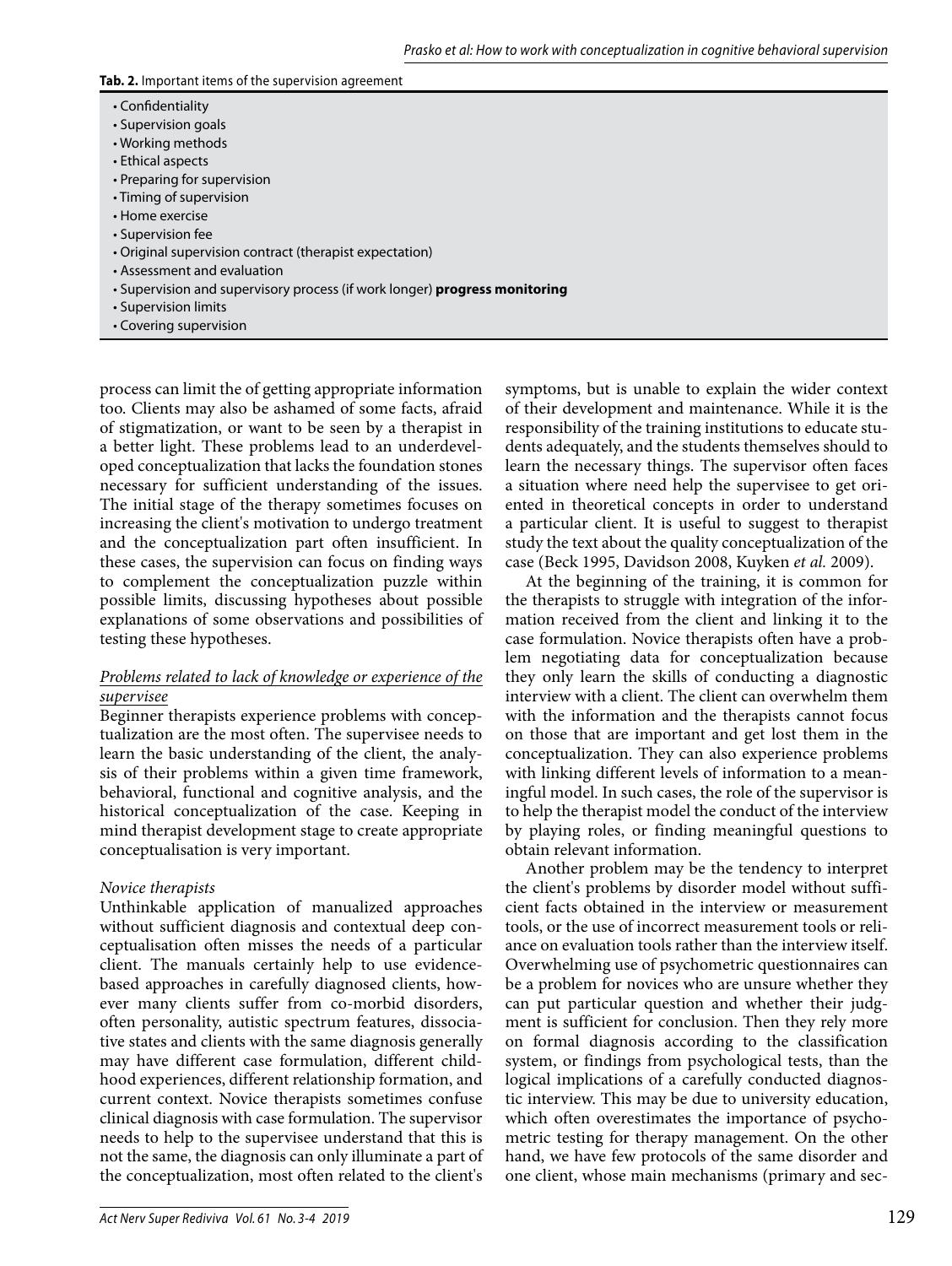ondary) maintaining problems novices need to understand. Empirical protocols involve that clients want to recover, when client's goal can be just alleviating or cure the symptom. Case conceptualisation in this case helps better – client's goals is important to manage successful therapy, not only comprehensive problems list.

Novice therapists may also have a problem with which model of client conceptualization to choose. The creativity of researchers helps to reveal a number of contexts, contributes to innovation in approaches, and there are several different models for many disorders. This brings progress in research and therapy, but on the other hand, different models in similar disorders can cause confusion for the novice therapists. Offering various advanced workshops while the student is learning the basics knowledges contributes to the confusion. Being in short time in CBT, schematherapy and mindfulness-based approaches and other third wave trends creates enough stew to present the novice to the supervisor. The supervisor's role is to help the therapist organize and reflect own knowledge and decide on the model closest to him and be able to work in it. This may also be influenced by the supervisor's preference and whether it is capable of synthesizing different views into a meaningful entity that most closely matches the needs of the therapist and the client.

# *Start the treatment with uncollaborative patient or without contract*

Some clients have difficult or severe acute problems, with deep depression, feel helpless, hopeless, experience severe psychotic symptoms, withdrawal symptoms, take high doses of benzodiazepines or so. There is difficult for them to collaborate and discuss about therapeutic aims or use workable strategies. Generally, the client is not able to collaborate in cognitive behavioral therapy. Sometimes novice therapists want to help them and start the therapy without any contract and without conceptualization.

# *Premature search for problem solving strategies*

Many therapists, if not most at least initially, come into supervision with search of strategies. This is due to various reasons, most often trying to help the client as soon as possible from distressing symptoms or problems, lack of experience, feeling of time pressure caused by the facility in which they work, loved ones or their own impatience, sometimes the proud belief that it is clear from the partial data what is going on in the case of the client;

**Therapist:** My need for today's supervision is to understand what to do? Which strategies could be useful? I feel confused, because we did so much and there is a progress, but still a lot of problems are present. Maybe I couldn't see some things and it could be very important to see from another point of view in this supervision what to do. And honestly, I feel some time pressure, because my client is going abroad for several months and I feel

I need to help her to do it in the best way. It's very important for my client's future to be in good condition.

**Supervisor:** Ok, do I understand right, that you feel concerned about your client?

**Therapist:** Yes, yes, I could explain a little bit more about her and it will be understandable, why I concerned. It's really about the story of her life and now she is on the turning point and I feel I could help her and this supervision is very important.

**Supervisor:** Dou you mind, if I ask you, what do you understand about the client and what is done before we are moving to strategies. Is it sound well for you?

**Therapist:** Yes, it's good idea.

The effort to help the client as quickly as possible is understandable and universal human. Understandable the anxiety of the therapist to lose confidence, if soon not will come to clear outcomes. The supervisor needs to help the therapist calm down, be self-compassionate and reflect. Using guided discovery supervisor wants him/her to realize that without a good understanding of the problems of the client the therapy will be the system of trials and errors. Finally, it will take longer than if he/she first put depend on careful formulation of the client's case. During the acquisition of blocks of mosaic of the client's story to the whole image is significantly enhanced client confidence in the therapist. He/she had never experienced such a systematic interest in his/her story, problems and symptoms before. Confidence in the therapist usually rises already at the time of a qualitatively performed problem analysis.

**Supervisor:** /after therapist described the history of the client/ I know that you work with a lot of clients with similar problems and usually you have a lot of strategies. What do you think is different in this case?

**Therapist:** I feel very confused with her.

**Supervisor:** Thank you for opening these feelings. Could you tell me what are your thoughts, when you feel confused? **Therapist:** Let me think...

**Supervisor:** Shure, take your time.

**Therapist:** Strange, I didn't recognize, that I think a lot of negative thoughts. /Smiling/ Like my client. I think that I'm bad therapist, that good therapists are doing things like in the protocol, but I was collecting information four sessions. Good therapists know how to help people, they are not confused. I should be more prepared next time.

**Supervisor:** I see good reflection about your own negative thoughts. Maybe we could draw your vicious circle next to client's?

**Therapist:** It could be interesting. I can guess that there will be similarities. Interesting, that when we are talking now about these things, I feel released. May be these is not my confusion, but clients? She talks so often about confusion on our sessions.

The pressure of a client's family which wants to get better their family member as soon as possible, can contribute to the pressure in implementing early change. In particular, the parents of child and adolescent clients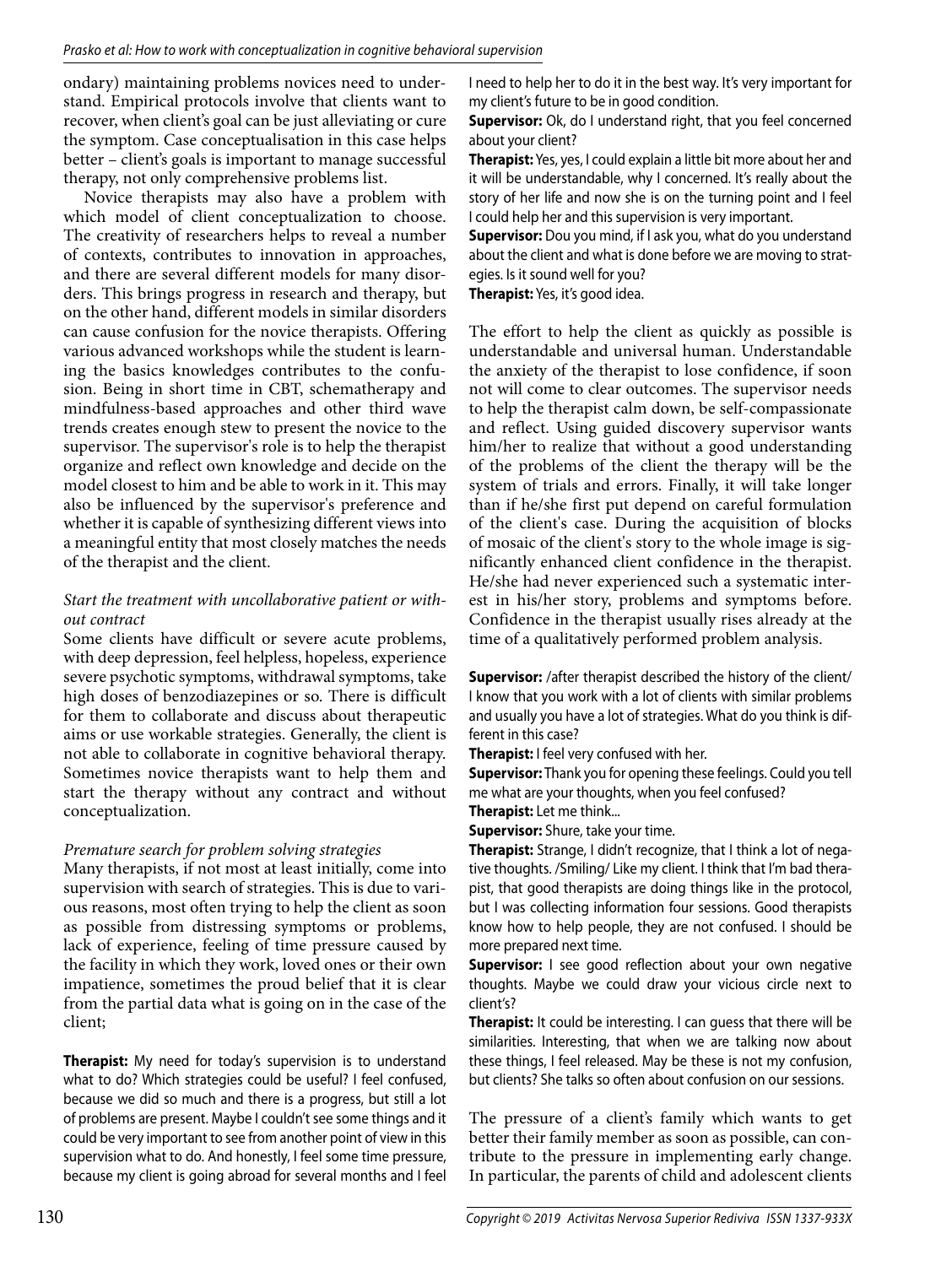may urge the changes because the client is either angry or poorly learning, self-harming or suffering from other symptoms. If the therapist is uncertain and dependent on consent, he is easily subjected to such pressure and out of anxiety tries to approach the therapy before he understands the client sufficiently. If the supervisor finds that this is happening, the supervisor needs to help the therapist recognize it and find a form of communication with the family that will reduce their pressure.

**Therapist:** I was working ten sessions with my 15-year-old client and I feel that he is not motivated enough for moving to the results, for his own goals. And I don't know what to do.

**Supervisor:** You told me earlier, that he is depressed, right?

**Therapist:** Yes, he has depression and his parents found me by the recommendation of the psychiatrist.

**Supervisor:** And you also told me that you did together with him conceptualization, that you feel that you have good contact and he is trusting you more and more, that you started behavioural activation and he is exercising more, that you did cognitive reconstruction. It's sounds so much good work done! But I feel, that you are somehow disappointed, do I understand right?

**Therapist:** Yes, I feel disappointed. He was not reading a material about depression. It was his homework.

**Supervisor:** Do I understand correctly, that disappointment is because he didn't make his homework reading?

**Therapist:** Right, maybe I was not motivating him, enough?

**Supervisor:** And what do you think about all these things you did very well?

**Therapist:** I don't feel that I did well, because there is no result? **Supervisor:** What kind of result?

**Therapist:** …to overcome depression.

**Supervisor:** Do I understand right, that you feel disappointed, that you didn't help your client to overcome depression in ten sessions?

**Therapist:** /Pause/ It's impossible with these client.... It's very, very strange. I feel that I'm talking like my client's father. He is coming on every session and telling that it's important to reach the goal, to do exams, to overcome depression, to learn, to sport, to be normal...

**Supervisor:** I see you got very important insight about the father's pressure about achievements.

**Therapist:** Yes, I'm shocked how client's father pressure jumped on me and I also started to be so demanding! But I know that these young man needs to be accepted!

**Supervisor:** With this new insight what do you think about your work and client's motivation?

**Therapist:** We are doing well, really. He is trying his best. And I think maybe I should change my strategies with the father not with the boy.

**Supervisor:** I'm glad that you could see that you are doing well and you have an idea about conversation with father. Maybe we could discuss it more detailed?

Sometimes, a proud therapist comes into supervision and reports the treatment strategy without knowing what the client's problems are. An emphatic confrontation by the supervisor is appropriate. The supervisor can use the metaphor: If I want to hit the target, I have to see it first. When I punch in the fog, I can accidentally hit, but usually I miss. Guided discovery often helps the supervisor to notice that this is a hypercompensation of a therapist who was caught up with false self-confidence in which he/she feels comfortable for a while. In these cases, emphatic promotion of self – reflection and change of behaviour is one of core stones of development of the therapist.

**Veronika (supervisee):** I have a client, Mr. V, is depressed, but I do not think that somehow deeply, but the problem is that he does not do homework. Every time I try to plan the tasks with him as best as possible, discussing why and how the homework should be done to make sense, and I ask about possible obstacles. He always promises to do them but he doesn't. Every time he tells me at the next session, "You know, Doctor, I know I should do it, it's for my own good, but then I always postpone it, somehow I just can't force myself. How do I not know how to do this? How do I force myself to do it?!" It seems to me that he always puts his responsibility on me. I have to explain him why he can't force himself. It seems to me that he's just lazy and that's how it plays with me.

**Supervisor:** Um, I understand that. You try to help him, you think over how to make it easier for him to do it, explain the purpose of the task, even ask about possible obstacles to fulfilment, and he promises you all that and then he does not do the task and looks helpless. I am not surprised that dissatisfied or even angry you are (the supervisor supports the therapist - this is the basic supervision competence) and gives positive feedback to the learner's specific homework assignments, he is empathetic to problems).

**Veronika:** Sometimes I wonder if I should give up on his homework. I press it unnecessarily and then I'm just angry and it has no meaning (the therapist feels safe enough in the therapeutic relationship to reveal her scepticism about continuing in an important part of the therapeutic plan).

**Supervisor:** It is also possible… But before trying to make a decision, let's try to map what is going on with the client. What makes him unable to do these tasks? What is stopping him? Does it have any attitudes or expectations that may be related to? Doesn't he believe he can handle it? Or is something else preventing it? Let's try to hypothesize schemes that may affect his behavior that hinders this part of the therapy (the supervisor offers an alternative strategy that requires the therapist's use of conceptualization skills and the specific competence of working with schemas in case conceptualization).

**Veronika:** I have discussed this with him, I have offered him the hypothesis that he may be prevented by some thoughts that are always activated when he wants to do his homework, and that it activates his feelings of incompetence, which also occur in other situations. When I asked him what he thought, he just said, "I don't know, you're the expert." And he got me again! (The therapist tried to use conceptualization to understand the client's non-cooperation, but still felt blocked, there are also signs of counter-transference).

**Supervisor:** What do you say we would try to brainstorm together whatever comes to mind, how to change this situation?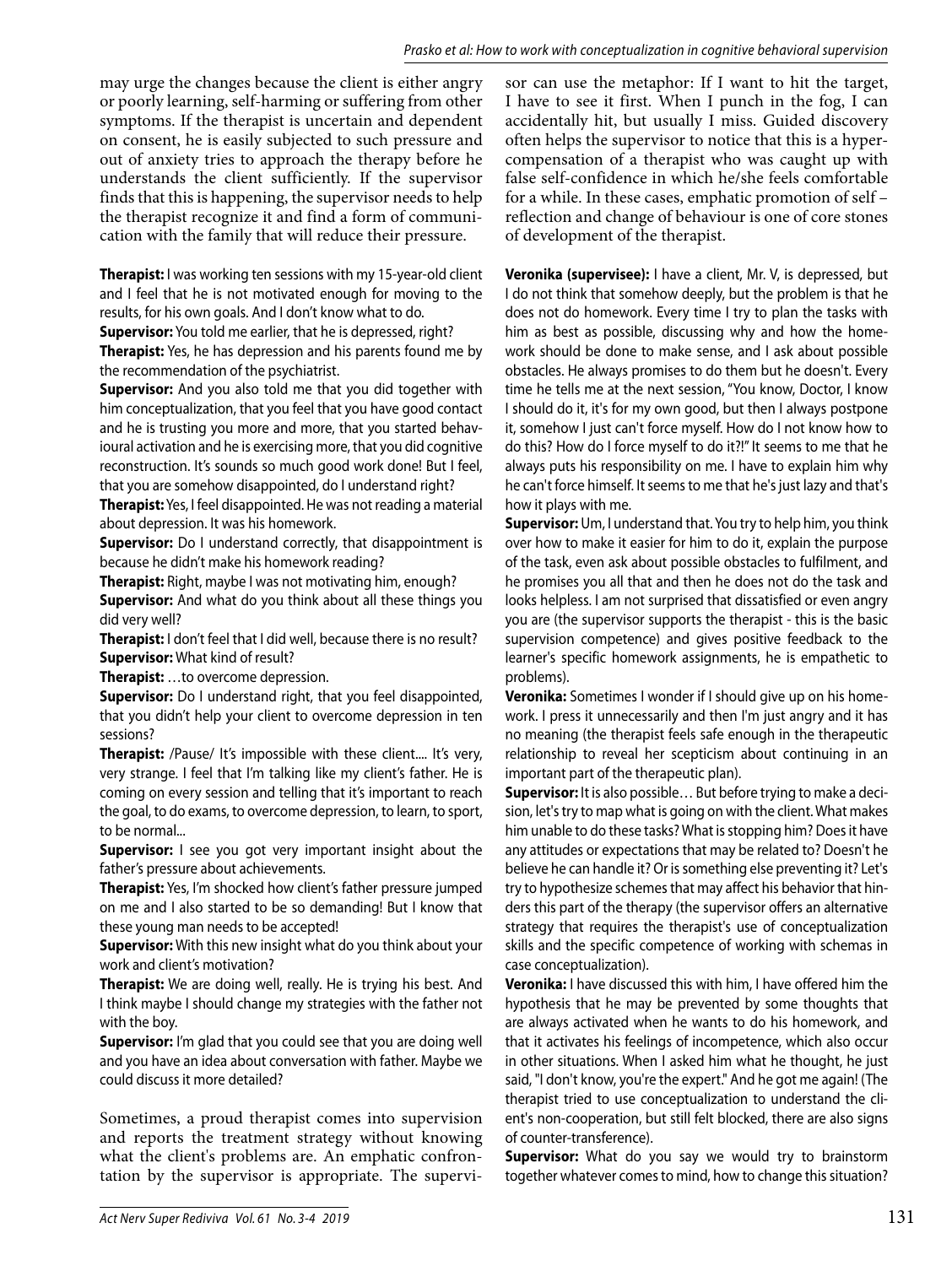Otherwise, I also have experience when I ask some clients who are strongly avoiding or depressed about why they are not doing their tasks, they usually tell me that they "don't know" or that "they don't have the strength" or that " there is no point anyway, "and then I feel the futility of working somewhere. The question is what to do in such a situation!? It seems to me that we could look for a way to ask the client so that he feels as guilty as possible, and at the same time feel more like an "expert" when answering, maybe we could come up with the reason. What do you think?

**Veronika:** You're right, I ask him why he didn't, and he has to feel like a pupil at school. I didn't get it. At the same time, he had a mother teacher who constantly pursued him with some tasks and constantly criticized. I can look at him like the mother ... I hope not (laughs). He may feel helpless when he sits down to his tasks. Actually, I wasn't discussing his feelings with his tasks. I expected him to make excuses. Nor did I discuss his thoughts with him when I give him his tasks. What is happening to him when he promises everything? Is he not afraid to tell me that there is too much? Is he not afraid to admit if he doesn't understand something? When he had such experiences with his mother…?! I hope that in brainstorming we will find some way to encourage him more. But I have to admit that when I am with him, I seriously doubt myself. Do I even have to do the therapy? I am often irritated with him, sometimes I do cognitive reconstruction for him when he does not say anything, then I comfort him when he says it is worth nothing, that he did not find anything by himself. Sometimes I "save" him, but then it bothers me that he himself did nothing and still uses it as something that wipes my eyes: "look how I am incapable". Then I'm helpless. It is clear to me that what I am doing is not helping anyone (the therapist has uncovered some of the counter-transference patterns she noticed in her reactions to the client, demonstrating the basic competence of self-awareness).

**Supervisor:** Very nice self-reflection! You really surprized me, how good it is. Especially when I know you're only in your second year of training. Just go on! You also asked yourself some important questions. What actually happens to a client when he promises to complete the tasks and what happens to him when he sit down for the tasks? It seems to me that a detailed mapping of his thoughts, emotions and behavior in these situations could help him to understand more. Maybe you could also be a little concerned with your self-doubt. Is it really so bad with your skills that you have to seriously doubt yourself? Maybe you could find some rational answers that you could use to reduce your selfdoubt. I think you have to do it right. (The supervisor used the basic skill to build a supervisory relationship – strengthened the therapist's basic skill - self-reflection. The supervisor also encouraged the therapist to try a specific CBT skill - cognitive restructuring - to change her doubts about herself, which may interfere when working with complex clients like Mr. V).

**Veronika:** Do you think I should ask myself what the pros and cons show that I can handle my therapeutic work? (laughs) Actually, I usually manage it, but sometimes, as I do now, I can't do anything. Then I unnecessarily fall into self-doubt. Fortunately, only for a moment, then I overcome it. I think it's better to solve the problem than to rumble about your mistakes. But you are right, it is related to my attitudes to myself, which I should still elaborate (The therapist responds to the supervisor's support by mobilizing her basic rational response skills and applies it to herself). I wonder if I should record a session with Mr. V, too, that you would listen to how I do it with him directly? Would you have time to listen to it?

**Supervisor:** I would like to listen to the recording of the session with Mr. V so that I can give you more specific feedback. However, his signed informed consent is required. You must also be clear that you are willing to expose yourself to such an exposure, that we will listen to what you are saying to the client. But I like it very much. It shows your courage and directness. These are qualities that I have noticed on you before (the supervisor decided to work directly on the recording of the supervisory session, pointed out the ethical side of the matter, and appreciated the therapist for coming up with the idea).

#### *Influence of therapist´s work place surroundings*

It is important to consider and discuss context of supervisee's practice – facility, institution, rules, traditions etc. The influence of older colleagues, the influence of middle staff on the therapist working in the team can be considerable. Others' opinions of the client, often very superficial, because they know the client only from outside speeches, but are communicated by authority or team, can influence the therapist's own eyes, especially if he has little self-confidence. The task of the supervisor is to help the therapist to adopt his / her own attitude, based on the client's understanding, support his / her autonomy.

## *Problems related to therapeutic relationship*

The therapist's relationship with the client are affected by transference and counter-transference. It is important to recognise and observe during the process when it is becoming a problem in managing therapy. In the case of transference of the therapist to the client, the distortion is caused by past experiences with people who are reminding of some of the client's characteristics or manifestations, and in the case of countertransference the therapist responds to the transference behaviour of the client (Andersen & Przybylinski 2012). The effect of transference and counter-transference on the conceptualization of the case can sometimes disrupt the objectivity of the selection of relevant client data as well as the interpretation of their connection. Countertransference is an unconscious reaction to the transference or projection of expectations of past relationships in the therapist-client or supervisor-supervised direction (Hartl & Hartlova 2000). It is important that the supervisor can help supervisee to reflect and process these processes for their own and benefit of the client, the supervised and supervisory process in general (Yourman & Farber 1996). Sensitively formed therapeutic alliance, listening to client feedback, re-assessing and monitoring therapy progress and quality self-reflection are the main antidotes for these misconceptions. This makes the supervisory function irreplaceable. In the process of supervision, it may be necessary to realize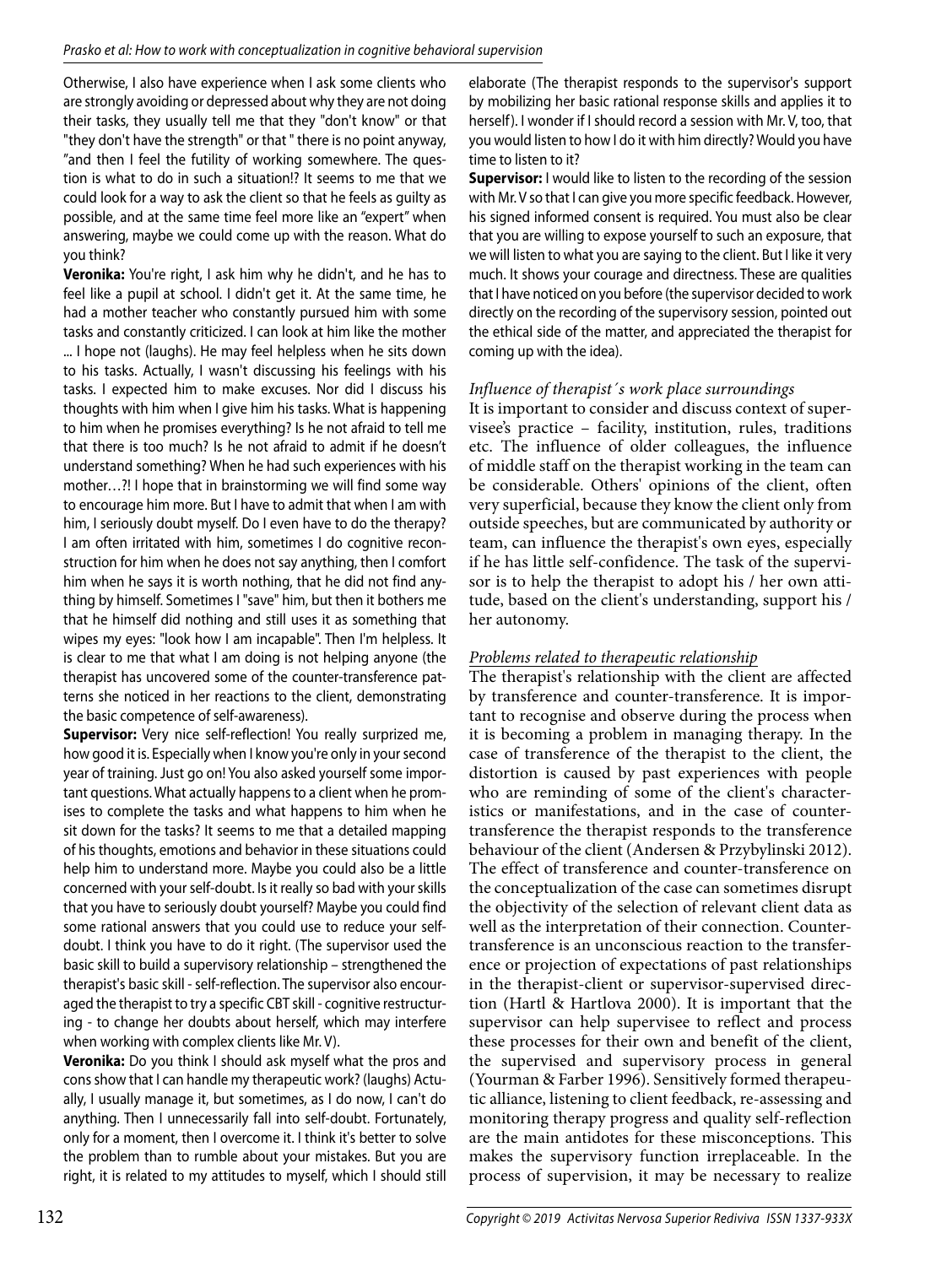and process unconscious material that manifests itself in both therapeutic and supervisory relationships (Reichelt & Skjerve 2002). The task of the supervisor is to identify unconscious processes, identify them and use them for the supervisory processes. The supervisor assists the therapist to stop over his client's cognition and emotional responses to the client and to determine whether are based on the facts he or she has experienced or they come out from the client's own attitudes, influenced by their own history, circumstances or experience with similar clients.

Similar processes, mechanisms and phenomena appear in supervision that occur among the participants in the supervised case. We are talking about a parallel process. The supervisor must be able to recognize and integrate this process, which may be manifested, for example, by helplessness, hostility, tension or coalition bonding, and integrated them into supervision. Supervision is particularly important when working with heavy clients, such as those with personality disorders, hypochondriac disorders, eating disorders, or when a therapeutic or conflicting or helpless situation occurs (Beck 2005). The therapist may not always have the capacity to understand what is happening in the situation, especially when it is overwhelmed with its own countertransference. Important to understand that those reactions can be normal process of therapeutic relationship, we need to recognise and observe, reflect on them and its consequences, without making dysfunctional decisions. Very important find a link between client's case conceptualisation, therapy process (non-responsiveness, treatment failure) and therapeutic relationship problems, then reformulate case and find another treatment plan, monitor progress, way how case conceptualisation helps to solve treatment failure. Another issue how to help supervisee understand and reflect about problems mentioned above. Schema therapy concepts about unmet core needs of the client and therapist, schemas and modes can be very helpful to understand and experience those impacts in safe way. Deeper understanding own reactions inspired by own experiences and schemas (system of cognitions, associated emotions, body responses and memories) helps to understand and manage problems mentioned later in article.

**Lucie (supervisee):** I have a young woman in the ward, Miss K, who makes me terribly upset. I know she shouldn't, but I can't help myself. She's terribly urgent, she keeps commanding something, I just appear in the hallway, she has a request right away, she complains about something. She does the same things to Petr (colleague Lucie). I would like to find out what I should do so that she would not upset me, because then I will not help her much. When I talk to her alone, I'm not client enough for her, I can't listen to her too much, so she makes me dial. Otherwise it does not happen to me, I have a good relationship with other clients.

**Supervisor:** If I understand you, you usually manage to establish a good relationship with your clients, but now you have a

client in the department that is extremely urgent outside the session and it upsets you. You can't be client enough with her anymore. You're sorry, and you're afraid you won't be able to help her. In doing so, you'd like to help her if I understand it well. At the same time, you're angry with her. It is right? (The supervisor summarizes what he has heard from the therapist, giving the therapist a sense of acceptance - he listened well and safety - understands her).

**Lucie:** Exactly…. The client has a borderline personality disorder and upsets everyone, most of her close ones, whom she constantly swears on the phone. On the other hand, she helps others client in the department, lends fellow clients a mobile phone to make a call, and is committed to others and can be sensitive to them. I see that too, she's not just bad. Still, I'm allergic to her. I can't do it with the borderline. I understand that they are troubled, but why do others also bother?! She was swearing this whole hallway on her phone to "Fuck" and "Pussy" that she forgot to bring her something. I don't mind the vulgar words, but the mother always tries to help her, she goes to her every day. In addition, she frightened the other clients who feared her. I just do not have the patience for the borderline clients and I am immediately mad at them. It's my fault. Petr doesn't make it that way, he has an understanding for them. But I can't. At the same time, I would like to learn it somehow, because it is clear to me that I miss the client and do not help her at all. I then think that I am a bad doctor…. (The therapist clearly feels safe enough to speak openly. She is aware of the different aspects of her relationship with the client and begins to reflect on herself )

**Supervisor:** You seem to think a lot about it when you realize, not only that it bothers you, but also that it engages others and can be sensitive. And I understand a lot that she's dialling you upsetting the whole department. I have the experience that most people upset this type of client. However, they tend to blame the client for everything and do not think of themselves as you. Your attitude seems much more honest. You also want to change it somehow, learn how to treat her so that she can benefit more from it. I like you thinking this way (Supervisor first reflects contradiction in relation to the client, then reinforces the safe atmosphere, empathizes with the therapist, expresses her understanding of her negative emotions, and normalizes the negative reactions. ethical attitude and encourages and rewards the therapist's tendency to seek a way to the client).

**Lucie:** I'm right, in some ways I see it is very nice. When he helps others. Also, I don't want to be like the others and just complain about how terrible the borderline is. I guess the most pissing on her is that I can't help her. When manic clients curse and make a mess, I am much more kind to them than to her. But there the medication helps and they calm down. However, her medication does not affect much and my attempts at psychotherapy do not accept at all. She says she has gone to at least five experienced therapists for psychotherapy and that was no good. She showed me that I was young and inexperienced… If I could make contact with her and motivate her, maybe it would be better for both. I don't know if I can help her, but at least we could try. He refuses me this way, but he urges crap - for example, he changes the list of people to whom I can give information about her several times a day (Self-opening of the therapist continues).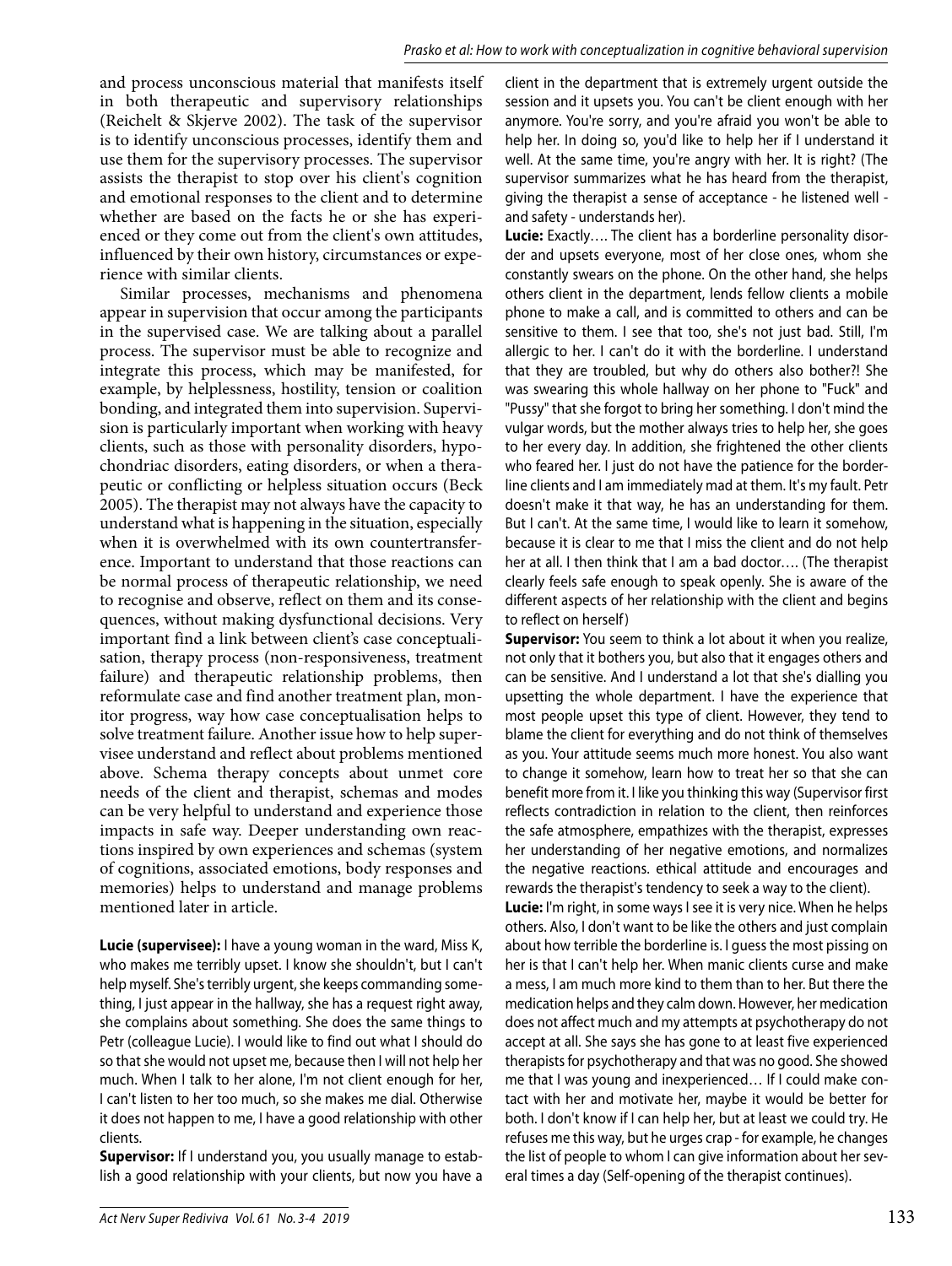**Supervisor:** You are thinking very nice about that. It is understandable that she may anger you when she refuses your efforts for therapy and urges your time for unimportant things. I like it even more that you want to help her, even if she shows you that you are not so experienced. Can we try to think about how to motivate her? What do you think? (The supervisor strengthened again and responded empathically. He underlined one of the possible causes of the relationship problems - the therapist's depreciation of the therapist but pointed out this in contrast to the appetite for help.

**Lucie:** Maybe she would accept if I could just talk with her about her childhood. When I examined her, I went through it too quickly, because I didn't have enough time because she described me the current problems. Actually, I don't know much about her, except for the numerous conflicts she has with her father, boyfriend, she has had several jobs. I know almost nothing about how she grew up. But as I saw now, it certainly wasn't easy. Now I realize that I don't have much to understand from, because I know little about its development. Perhaps she would be pleased to discuss it with her (Therapist realizes she doesn't actually have a case conceptualization - which is one of her core competencies - because she doesn't know much about the child's childhood, feels so safe that).

**Supervisor:** I see that you have already found one way to improve the therapeutic relationship with it and to understand it more. Is it possible that she really had a difficult time in her childhood… do you think that a sensitive waking up of her childhood could help the client feel more accepted? (The supervisor encourages and confirms, using an inductive question to indicate a possible schematic problem of the client).

**Lucie:** Yeah, she still insists that we all pay little attention to her. The staff, me, the family ... too little attention from her friend ... she was probably right, she doesn't feel accepted ... she doesn't feel accepted anywhere, all those conflicts are about it. Well, I can't accept it either… it's hard… that's why she has to try to help others. And so, she gets so upset when someone doesn't pay enough attention (Therapist develops the hypothesis and the client's core scheme, looking for evidence for the facts she knows).

#### **Continuation of the next supervisory session**

**Supervisor:** Last time we discussed Miss K, who upset you as urgent. Eventually, we came to the conclusion that she might feel unaccepted. You said you'd try to talk more about her childhood with her. Do you want to talk about it today, or do you have something else to work on? (The supervisor in continuous supervision offers a continuation of the topic from the past, but gives the therapist the freedom to choose the topic).

**Lucie:** Today I would like to talk about a new client, but I also need to talk about my work with Miss K. I have to decide ... we're not going to make both of them… so I will continue with Miss K, it moved a little there. But today I need to discuss what strategies I should continue to apply. Maybe even try something with you, because I've never done anything with anyone who has been sexually abused in my childhood ... it would help me to play it back. Do you think we could do that? (The therapist specifies a contract)

**Supervisor:** Sure. I like how you tell yourself what you would like to do today. I think it makes sense. And I'm glad it moved. I also wonder where. What did you find out and how did it go to talk to her? (Supervisor appreciates and then focuses session first to clarify conceptualization and therapeutic relationship)

**Lucie:** I just sat down with her and offered her to talk about everything from the beginning, from childhood, and she said yes. She also said somewhat venomously that we could have discussed this a long time ago. But I passed that. Then she suddenly cried and told me that no one believed her, she was molested and then raped her older brother. When she finally said this in adulthood, her mother did not believe her and her father yelled that he was making up. She burned it at me and then cried and watched what I said. I felt she was desperate and at the same time able to start fighting immediately if I didn't tell her I believed her. So, I told her I believed her and whether she wanted to say more about it. She said not now, that she was enough to believe her, and she escaped from her room.

**Supervisor:** So after all, she found trust in you. That's perfect. It's good that you told her you believed her… (Supervisor confirms therapist)

**Lucie:** She came to me again that day if I had time for her to tell me more. I hesitated to agree to talk whenever she wanted, on the other hand, it was clear to me that she wanted to talk about such a difficult thing that I said yes. She told me how her brother had been sexually touching her regularly since the age of 8, threatening to kill her if she said so. He pushed her repeatedly into the sex with his fingers, forcing her to touch his penis and irritate him. She tried to avoid him as much as she could, but in the end, he always found her. When he was 13, he raped her. She told it to her parents in the next 10 years because she was so shy about it. But they did not accept it, her mother did not believe her, and her father started screaming that she faked it and that she always created lies. Reportedly, if it had happened, she had already said it…. When she told it to me, she was almost always crying or fuming - at her parents and brother. She also said that if she could, she would kill him or cut off his penis. That he's in jail for fraud now. I didn't know what to do about it when she was so angry and was spoken roughly. But she probably needed it. But when I hear so much hatred in her? … I feel completely helpless, even if it doesn't belong to me. When she was crying, I was afraid to get close to her so she wouldn't explode again. Rather, I just sat there listening to her. I couldn't interfere too much.

**Supervisor:** As I listen to you, you did a lot of work. She could tell you such a painful thing. When she remembers, she is overwhelmed by strong opposing emotions that take turns. I don't even blame you that at times it strikes you, as you thought. I also think there is not much to add to such a story, and that things typically affects the therapist emotionally ... that somebody doesn't notice how important it was to her. Do you think this can now be better be understood based on what she has experienced? (Supervisor appreciates, expresses understanding, and normalizes. Then, using an inductive question, directs the therapist to conceptualize the case)

**Lucie:** I still need to discuss this childhood with her so that we can remember not only traumatic things, but also to be able to lean on something good, but what she experienced is enough to make her feel unaccepted and misunderstood. I will make a "falling arrow" with her to name her scheme somehow, and then I will discuss the implications of the scheme. I think that this will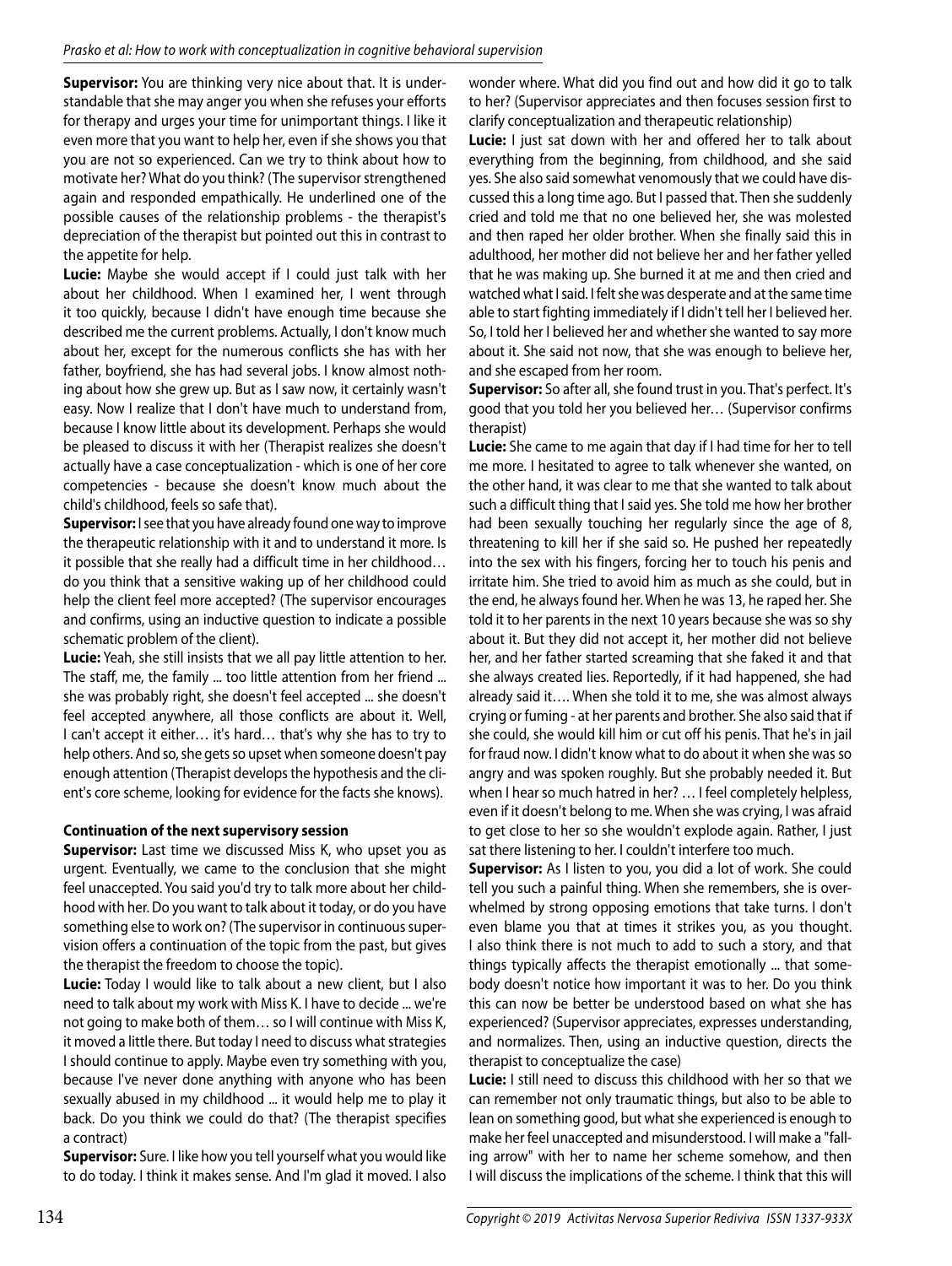mainly concern the belief that she is unloved and hurt by others. Then, her compensatory strategies in behavior – an excessive desire for attention and anger if she doesn't get it – are understandable. I think I understand her much more after she confides in me. I think I should continue now by talking about trauma and exposing in imagination… but I am a little afraid of reacting violently so that I don't even decide it anymore… I also don't know how to anchor it to calm down. Could you help me in this? Explain to me what to do or play some of it here? (The therapist summarizes the conceptualization and considers other strategies - to share the conceptualization with the client through working with the schema, then returns to the original order, to learn more about the strategy she would like to use or play)

**Supervisor:** I like how you gradually conceptualize her story. If you discuss it with her, you will have a good base to work with the trauma in imagination. You're probably right that it can be very stormy with Miss K. I think it would be best to rescript the trauma in imagination. I'm sure you remember how you practiced it in training. First, it is necessary to create an atmosphere of security and acceptance with the client, to give her the possibility of control, i.e. that she can withdraw from the imagination at any time. You will explain in advance what you will do. The second step is the actual imagination of the traumatic event, by using present time in imagination. For the first time, it is usually short because it is hard to live and tries to avoid. In the third step you work out a saviour person. It may be someone she believed back then, or it could be herself as an adult, or it could be you. The saviour enters the imagination and protects it and then eventually quits. Want to play it? As a therapist, or first as a client and I will be a therapist? (The supervisor appreciates, then expresses his understanding of the therapist's concerns and structures the options for trying out the strategy she wanted)

**Lucie:** I think I'll try it as a therapist. I believe I can do it. I've tried it for training and I think I did it. After all, we can stop and remodel it at any time if I can't. Do you agree? (The therapist encourages herself to play roles)

It is also important to clarify in which way he has similar attitudes to the client, in which part of his own story is similar, or in which the client resembles people he has met in his life.

Hawkins and Shohet described useful technique 'Checks for identity' which they have adapted from 'Cocounselling' (see Heron 1974 as mentioned in Hawkins & Shohet,2006). The main goal is to help elicit countertransference. The supervisor leads the supervisee through five stages:

- *Stage 1:* The supervisee is invited to share the first spontaneous responses to the question: 'Who does this client remind you of?' It is important to repeat this question until the supervisee can give an answer. The person that reminds supervisee about the client could be from their past, also a well-known celebrity or even historical or mythic figure or part of themselves.
- *Stage 2:* The supervisor asks to describe all the ways in which the supervisee`s client is like this person.
- *Stage 3:* In this stage it is possible to use role-play or an empty chair. The main idea is to allow the supervisee

to expresses their feelings to this person (that they discovered in stage 1). It is particularly helpful if the relationship with this person is unfinished. The supervisor encourages the supervisee to say to the person everything he wants.

- *Stage 4:* Now it is important to ask the supervisee to describe all the ways in which their client is different from this person.
- *Stage 5:* Finally the supervisee is asked to share what they want to say to their client.

During this exercise, it is possible to discover unlikely connections and unfinished thoughts and feelings, which often are getting in the way of seeing the client.

Problematic clients' behaviour during the session, here and now, is often similar in other situations in own's life and interfere treatment. Same parallel process of problematic behaviour can be spotted in supervision session and can be similar in other problems. Working with them here and now – conceptualisation in the session can help understand its function and cause.

#### *Client stigmatization*

Probably the biggest problem is stigmatization of the client. The use of tags such as "hysterics", "hypochondriacs" or "psychopaths", "nonresponsive to therapy", "personality" generally prevents a deeper understanding of the client's needs based on their history and current context, or the coping modes which the client uses in various situations. Rather, such stickers are indicative of the beliefs the therapist treats with the client. They are often influenced by recommendations given by the therapist from another specialist, by the opinion of the surroundings, but also by the therapist's prejudices about the treatment of more complex clients. Often there is hidden uncertainty about his / her own view on similar problems, competencies to help the client, helplessness or anger at the client's behavior, which is unpleasant to the therapist. If, during supervision, a therapist manages to understand the client and his / her life story, behaviour causes and function, stigmatization goes aside. On the other hand, the supervisor needs to weigh sensitively whether the therapist is competent to treat the complex client and whether it is appropriate to refer the client to more suitable therapist, Sensitive ethical reflection of the situation with the therapist are in place.

## *Distrust of the client*

The therapist may not trust the client, suspecting him / her from misrepresenting data, rent tendencies, manipulation or other dishonesty. While it is sometimes true that a client uses indirect strategies, consciously or unconsciously, to meet their needs, but they can be reflected in good case formulation – cognitions, emotions, memories of problematic behaviour. The supervisor helps the therapist to understand whether or why the client uses these strategies or why therapist have difficulties trusting the client. It is often a misunder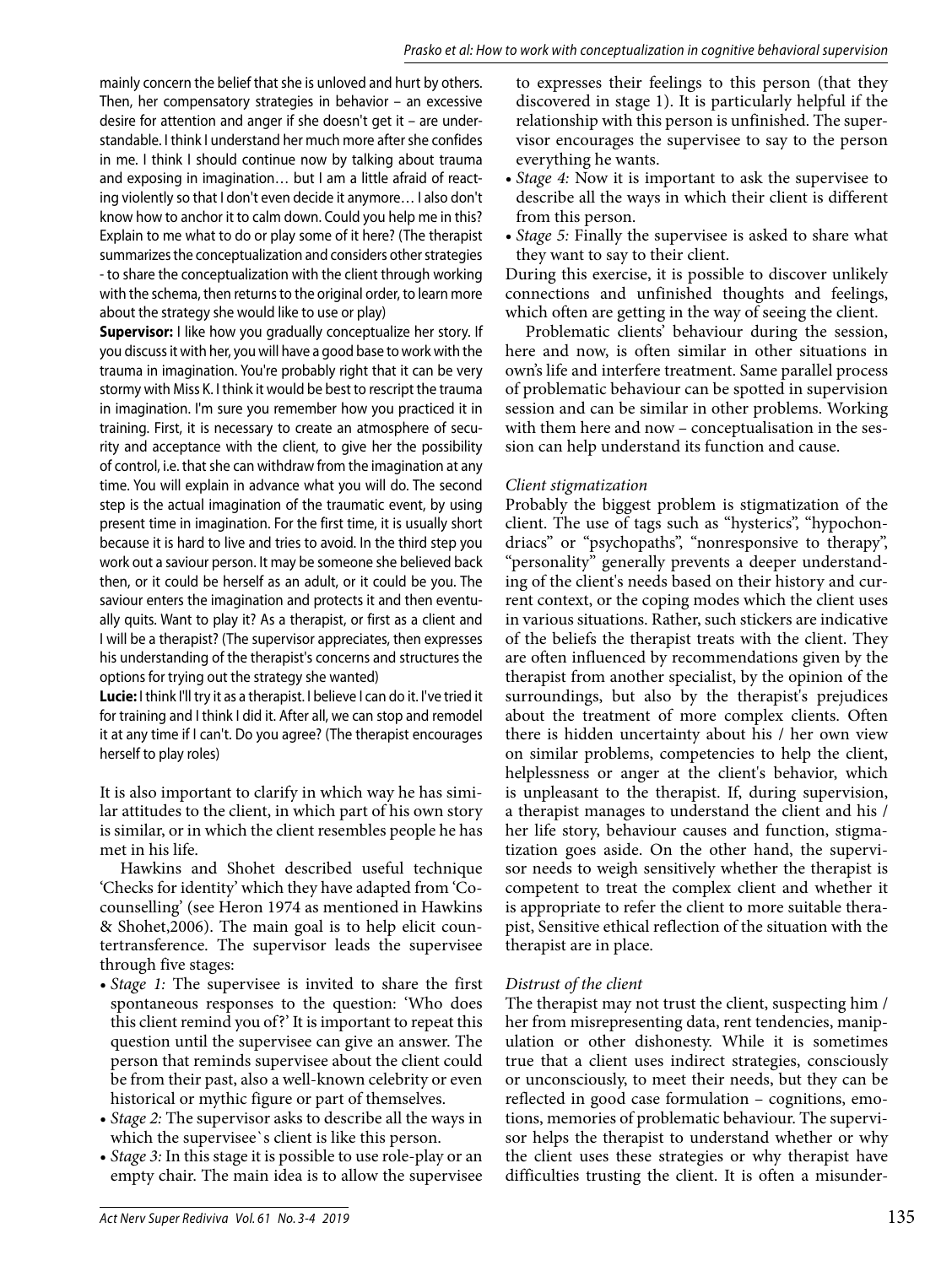standing of the client's needs, his selective perception, excessive criticism related to the uncertainty of how to respond to the client's manifestations. Understanding the client's behavior through careful conceptualization of the case and concurrent self-reflection of the therapist can help break out of the stuck point.

# *Excessive client protection*

The need for over-protection of the client is related to the therapist's hypercompensation, most often driven by the need to be valued for how well he cares. The excessive need to protect the client leads to blind spots in conceptualization, excusing the client's maladaptive behavior, avoiding painful topics, exposures or confrontation. The supervisor tries to help understand not only the conceptualization of the client's behavior, but also the therapist's response to the client. Another cause of therapist protecting behaviour from other end of continuum is therapist anxiety of client's reactions and uncertainty how to handle them.

# *Admiration to the client*

From time to time the therapist comes under supervision with the treatment of a famous or very important person. He is uncertain whether he is good enough for such an individual, doubts about his intelligence and competence. They are afraid to ask their client about important areas of conceptualization, or simply assume that such a smart or proficient person has long ago solved these things. It is all the more difficult the less the therapist has confidence. The task of the supervisor is to normalize the therapist's expectations and to blind the client's specialness.

# *Competition with the client*

The client's with certain personality features or in the valued professions often tends to discuss with the therapist, ask for details, and verify the therapist's competences, especially at the beginning of therapy. If the client has narcissistic traits, it can be painful for the therapist and easily provokes a rivalry with him. However, competing countertransference reactions leads to selective perception of the client and misinterpretations of the client's behavior. It is simply an opponent who needs to show who understands what. The task of the supervisor is to help controlled discovery to help the therapist to understand the competing counter-transference, or the therapist to empathically confront the situation.

# *Boring with client*

A monotonous, unpleasant, unattractive, simpler, unjustifiable, little-changing or addicted client can bore the therapist. This leads to carelessness in obtaining anamnestic data, reduced interest in the client, impaired understanding of his or her life story, and subsequent flattened case formulation. It can indeed be a serious disability of the client (for example, strong stuttering,

obedience, reduced intelligence, lasting changes after a serious mental disorder), which requires particular patience, but it can also be a counter-transference of a therapist who would prefer to work with interesting client's little motivation. The supervisor can help the therapist to find a point of interest on the client through a deeper understanding of the client's story and its conceptualization. It can also deal with the therapist's automatic thoughts and emotions that hinder the desire to deal more closely with the client.

# *Anger at the client*

The therapist may be angry with the client. This can result from various reasons. E.g.:

- The client does not improve sufficiently during therapy despite the efforts of the therapist;
- The client does not do homework;
- The client tends to oppose the therapist;
- The client is still moaning;
- The client presents himself as an expert;
- The client competes with the therapist.

This behavior may occur at the beginning of therapy, as it usually complicates an objective understanding of the client's problems and the conceptualization tends to be distorted by the therapist's counter-transference tendencies. However, similar behavior even later in the course of therapy may distort the image of the case formulation through counter-transference of the therapist.

#### **Strategies used for case conceptualization in supervision**

Traditionally we use "talking" psychotherapy interventions during supervision: discussion, interview, guided discovery, Socratic questioning, thought records sheets and restructuring, chain analysis etc. The basic model: a three-systems (DPR) model of therapist skill development presented by James Bennet – Levy (2006) to enhance helpful learning and development of the therapists encouraging to use interventions from declarative system (reading, developing knowledge/ skills, case studies, lectures, didactic/modelling supervision, clinical demonstrations, problem-based learning, clinical experience, written conceptualizations, feedback, refining knowledge/skills, reflective practice, Socratic supervision, self-practice/self-reflection), procedural system (practice, developing knowledge/skills, experiential training, role-play, clinical experience, self-practice/self-reflection, personal therapy, clinical demonstrations, experiential/modelling supervision, feedback, refining knowledge/skills, reflective practice, problem-based learning, practicing new strategies for new situations, self-practice/self-reflection, experiential/Socratic supervision), reflective system (reflective attitude, reflective practice, self-practice/self-reflection, personal therapy, reflective/Socratic supervision, selfsupervision, reflective writing, reflective reading). To enhance learning and development of therapist in area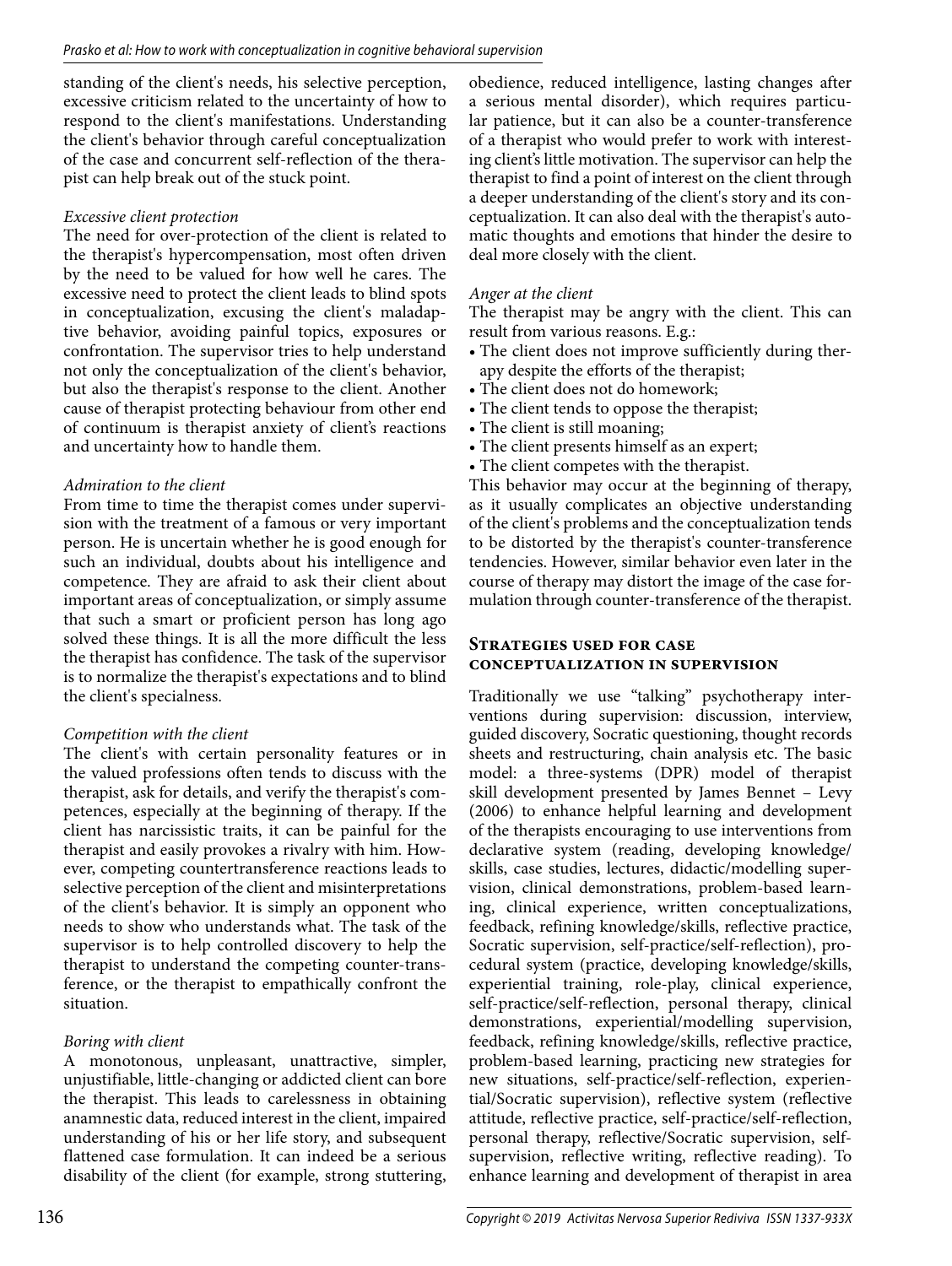of case conceptualisation supervisors should use interventions from all 3 systems. Popular interventions like role play, imagery, imagery rescripting, chair work, work with certain modes or beliefs which interfering therapy, demonstration and using other experiential interventions, creating and solving disruptions during supervision, conceptualising unhelpful supervisee's behaviour during supervision, visual charts, reflective exercises etc. and subsequent reflection on it helps to understand and experience the case and therapist own conceptualisation deeper and create meaningful impact later in development therapist's self. Experiential work is hypothesis from case conceptualisation testing in session, live CBT curious exploration. Creativity using of experiential work during case conceptualisation in supervision can create more deep and constant changes in supervisee's and later have favourable impact to client's outcomes.

#### **Problems on the side of supervisor**

The functional relationship between supervisor and supervisee includes mutual respect, openness, authenticity, empathy, cooperation, but also a certain "allied relationship" - both are team, colleagues alleviating symptoms, solving problems and overall managing case (3 levels of conceptualisation: symptom, problem, case). The question is how much the supervisor should be personal, clear and open in their collaboration. Ideally, however, the supervisory relationship does not need to be formed, as it can be disrupted by the supervisor's transference or personality. Both can interfere with cooperation to conceptualize the patient.

Too much professional distance or overly empathetic attitude of a supervisor, coldness, superior behavior, excessive criticality of the supervisor can lead to the supervisee's negative feelings, hindering the development of the atmosphere of safety and creativity he needs to have the background for understanding his client (Ladany *et al.* 1996). Excessively empathetic approach or identification with the supervised may lead to a halt of the supervisory dynamics – the necessary perspective of the supervision is lost. This can be transmitted to therapy where the therapist does not address the client's understanding questions that supervision should ask. Similarly, a friendly relationship between the two sides - it can hinder perspective, objectivity and the ability to give negative feedback (Svobodová 2002). However, the ability of perspective is essential for the formulation of the case.

Professional hierarchy - if the relationship is significantly hierarchical with the manager's dominance and critical approach, free supervision is practically not possible. However, in a democratic relationship within an organization, the fact that the supervisor is a member of the management of the organization may not be a major obstacle to the supervisory process. However, it is always freer if the supervisor is outside the supervised organization.

Supervision requires, first of all, the creation of a supervisory relationship that will convey the supervised atmosphere and the value of the therapeutic relationship (Yalom & Leszcz 2007). In order to establish this relationship, it requires the professional and personal qualities of the supervisor to which the supervisor refers. If he meets a man who exalts himself, controls him pedantically, finds faults and then crushes him with criticism, the relationship is not safe enough. Moreover, the danger of power and its abuse in assisting processes is great (Guggenbühl-Craig 2007). Similarly, if a supervisor lacks behind in knowledge or experience, it can hardly be the authority from which the supervised learns. Right balance between attachment attitude (empathy, safeness, normalisation, care etc.) and assertiveness (emphatic confrontation, limits, approach, goals etc.) is key in development of competent and autonomous therapist.

#### *Supervisor's transference to the therapist*

Supervision is a complex process involving a client, therapist and supervisor, each with their own attitudes, experiences, typical patterns of thought and behavior. Moreover, each is influenced by other contextual factors. The task of supervision is to make these factors visible and help the supervisee to use them both for the therapeutic process and for their professional growth. The therapist has the advantage that the supervisor can view the counter-transference quite easily. It is much harder for supervisor to detect a counter-transference to a therapist. Self-reflection can help, either in the session or after, sometimes supervision is needed.

The supervisor can capture the counter-transference reaction mainly in his behavior, but also in his thoughts, emotional experiences and bodily symptoms. The core of counter-transference is formerly underdeveloped experience that tends to translate into current relationships. They can be recognized by working with their own kernel schemas and derived rules. They lead to behaviours that can be evasive (e.g. lack of openness, congruence) or compensatory (e.g. excessive help, competition, demonstration). Self-reflection or awareness of counter-transference in supervision helps to overcome the counter-transference response and can be critical to establishing a more realistic relationship and more objective work in both therapy and supervision. One of several ways to recognize counter-transference in supervision is to consistently become aware of one's own thoughts and attitudes that influence how we respond to the behavior of the supervisor. Another aid for the supervisor is to become aware of the modes he / she gets during supervision. Rather than controlling his own emotions, the CBT supervisor is encouraged to take note of them and consider how they appear to him and what thoughts and attitudes they are associated with.

#### *Supervisor's transference to the client*

The therapist's narrative may induce a supervisor response to the client. The supervisor can then create